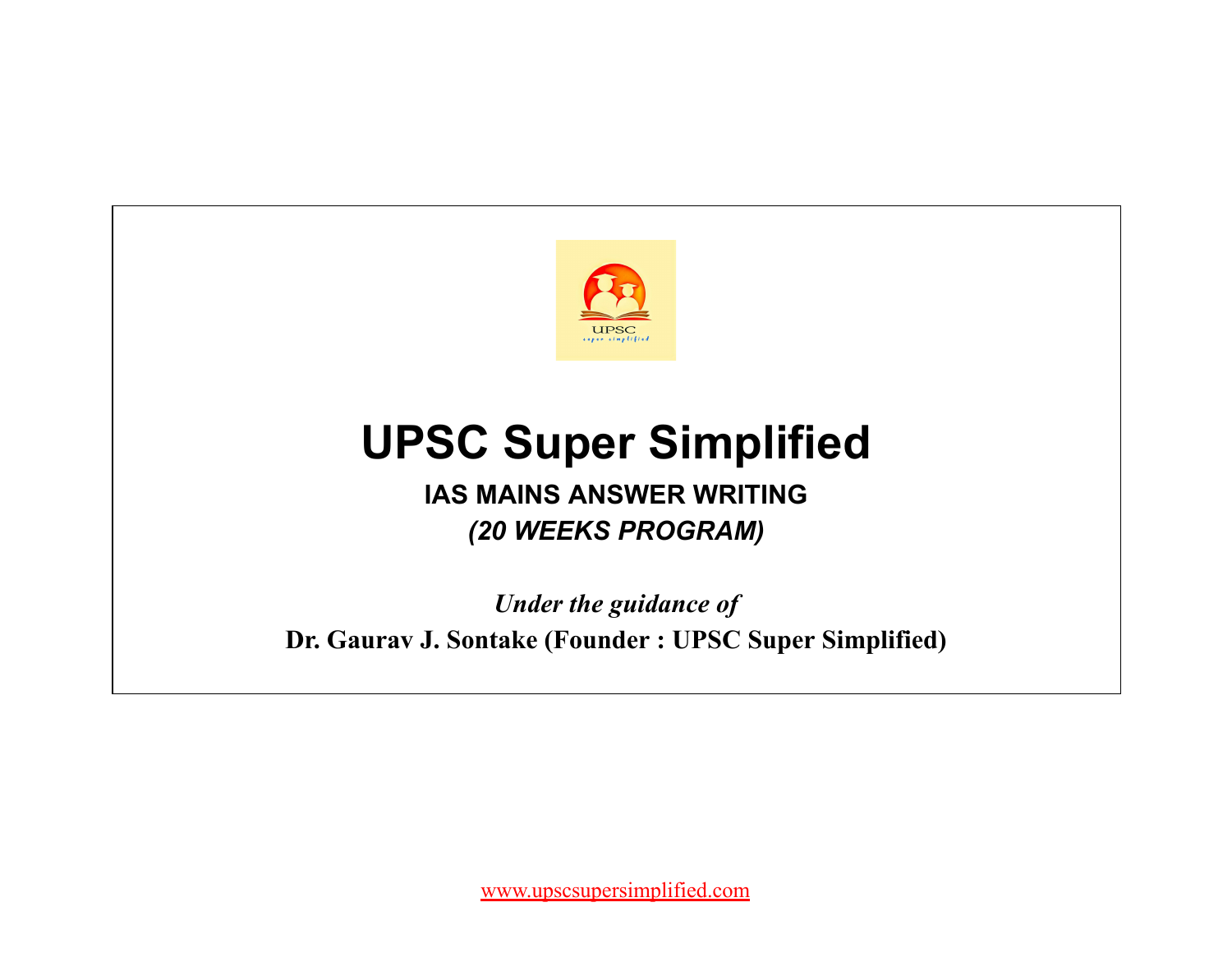# **IAS MAINS ANSWER WRITING**

*This program is based on the concept of the Compounding effect. The compound effect is the strategy of reaping huge rewards from small, seemingly insignificant actions. Writing 2 answers daily may seem a very small task. But in the long run it will drastically improve your answer quality and help in clearing IAS Mains exam.*

## **Features of program**

- Daily **2 questions** based on predefined plan
- **8 sectional half length general studies** tests and **4 sectional essay** tests
- Time bound copy evaluation
- Cover the Essay and General Studies Syllabus **within 20 weeks**
- One on one session with mentors
- Evaluation by well experienced team
- Well experienced mentors for doubt clearance and guidance
- **Approach answers** for revision
- Answer enriching tips, keywords, examples, case studies, statistics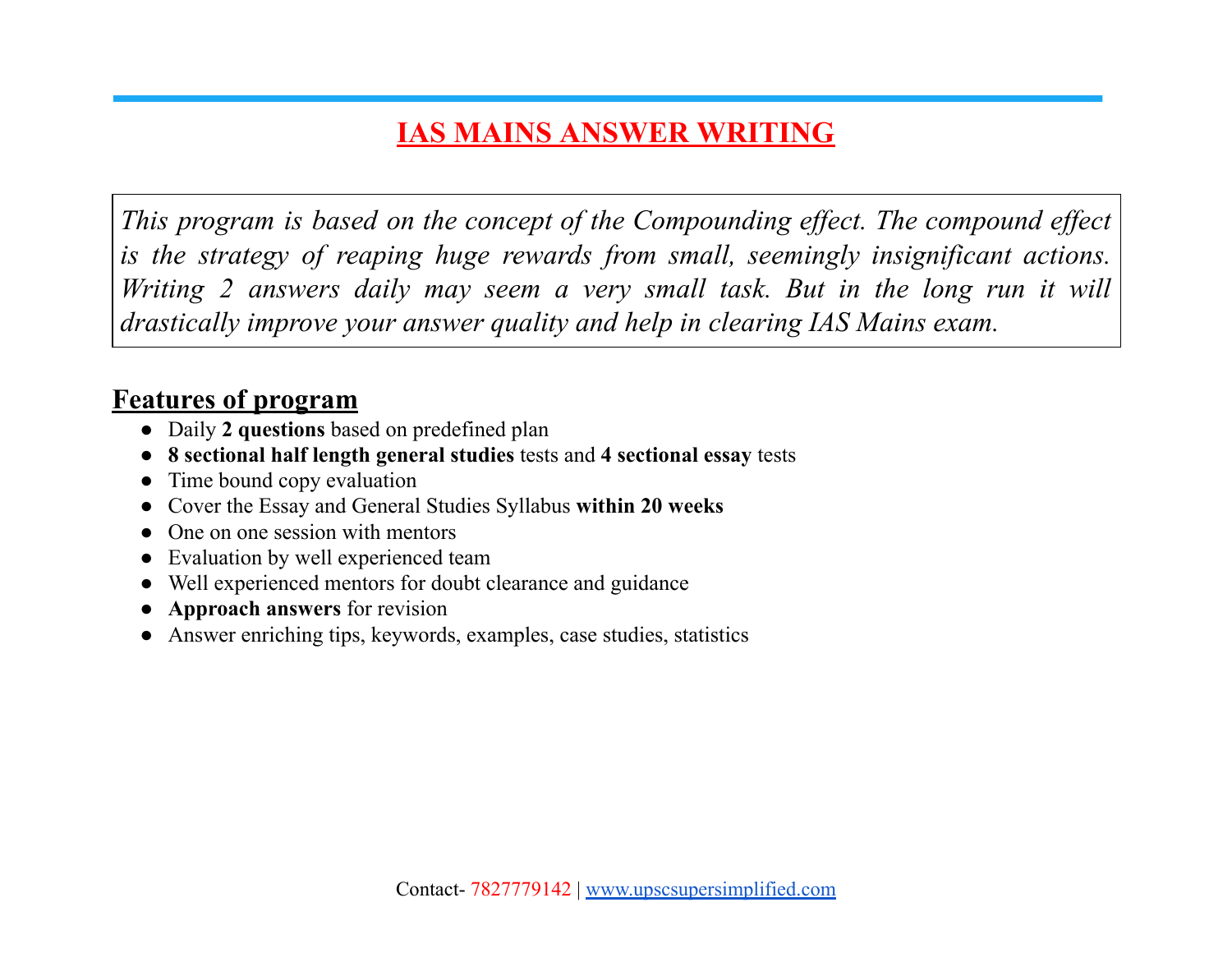### **Why this program?**

UPSC is reducing the number of days between Prelims and Mains. For IAS Mains students have to prepare for 7 papers and the syllabus is vast. If a student is not well prepared for IAS Mains before attempting prelims, chances to clear IAS Mains are very less. So, do not waste precious time. With this program you can cover the Essay and General Studies Syllabus within 20 weeks.

Only reading books and notes is not enough to score good marks in IAS mains exam. Following are main dimensions of High Scoring Answer–

- Context
- **Structuring**
- Presentation
- **Introduction**
- Conclusion
- Language Skills
- Handwriting
- Content

Most coaching institutions and students invest the majority of their time in developing Content i.e. reading more and more books, notes, PDFs. So, other dimensions remain neglected. With a daily answer writing program, we will help you to develop all dimensions.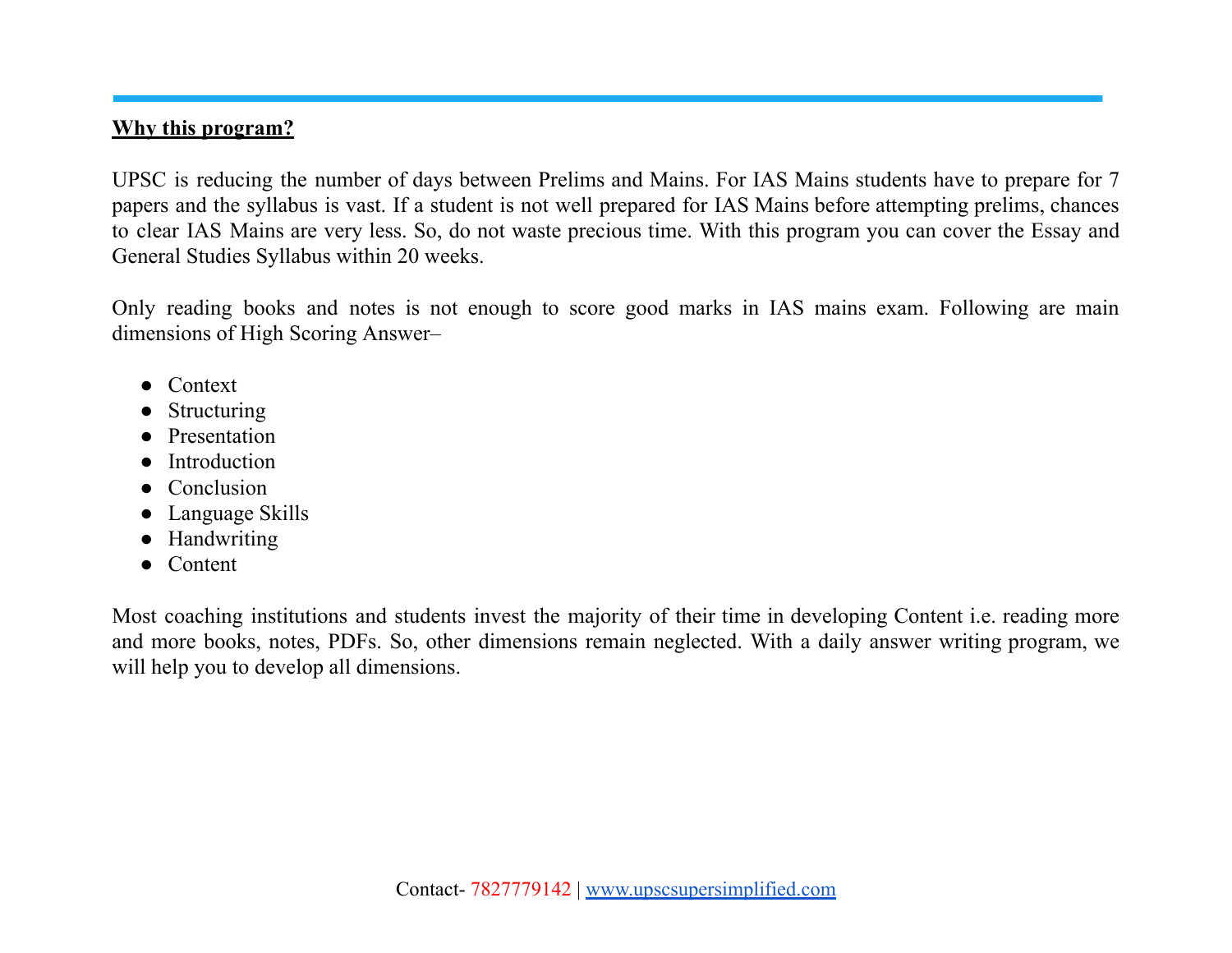### **HOW IT WILL WORK?**

- Students will receive 2 Questions based on the sub topic of the day at 9 AM daily.
- Then, students can attempt those questions on a plain A4 size sheet of paper with margins on both sides or you can use QcA booklet provided by us.
- After attempting questions, students should scan it as PDF and send this to us on telegram.
- Answers will be evaluated within 24 hours after you submit the answer.
- Copies are evaluated by our well experienced team members, who earlier appeared in CSE interviews.
- If you have any difficulty in answer writing, you can talk to mentors anytime.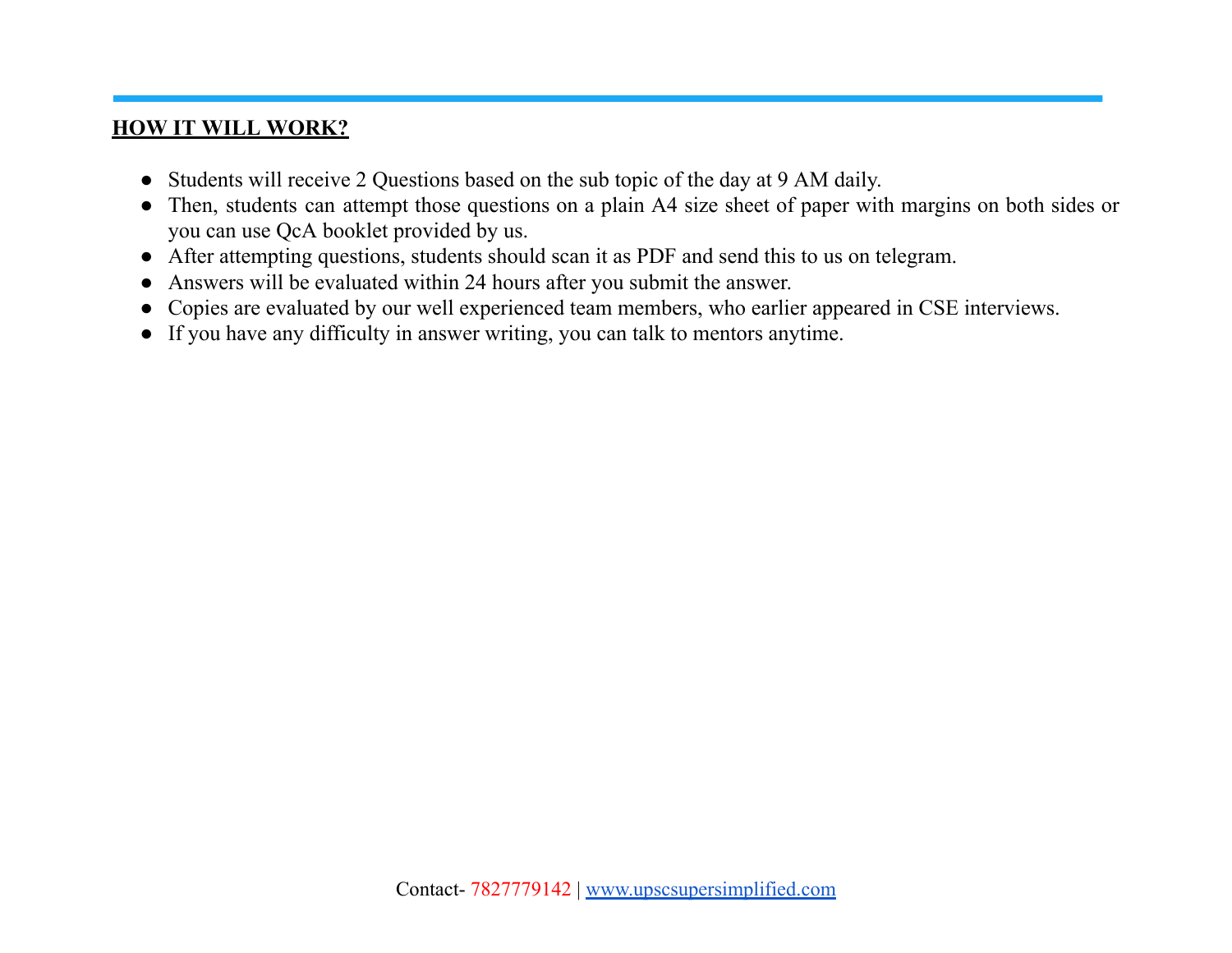# **COMPLETE SCHEDULE**

| <b>Week</b> | <b>Topic</b>                            |
|-------------|-----------------------------------------|
| Week 1      | Indian Culture                          |
| Week 2      | Modern Indian History                   |
| Week 3      | World History & Post Independence India |
| Week 4      | Society                                 |
| Week 5      | Geography                               |
| Week 6      | Polity Part I                           |
| Week 7      | Polity Part II                          |
| Week 8      | Social Justice                          |
| Week 9      | Governance                              |
| Week 10     | <b>International Relations</b>          |
| Week 11     | Economics                               |
| Week 12     | Agriculture                             |
| Week 13     | Science and Technology                  |
| Week 14     | Environment & Disaster Management       |